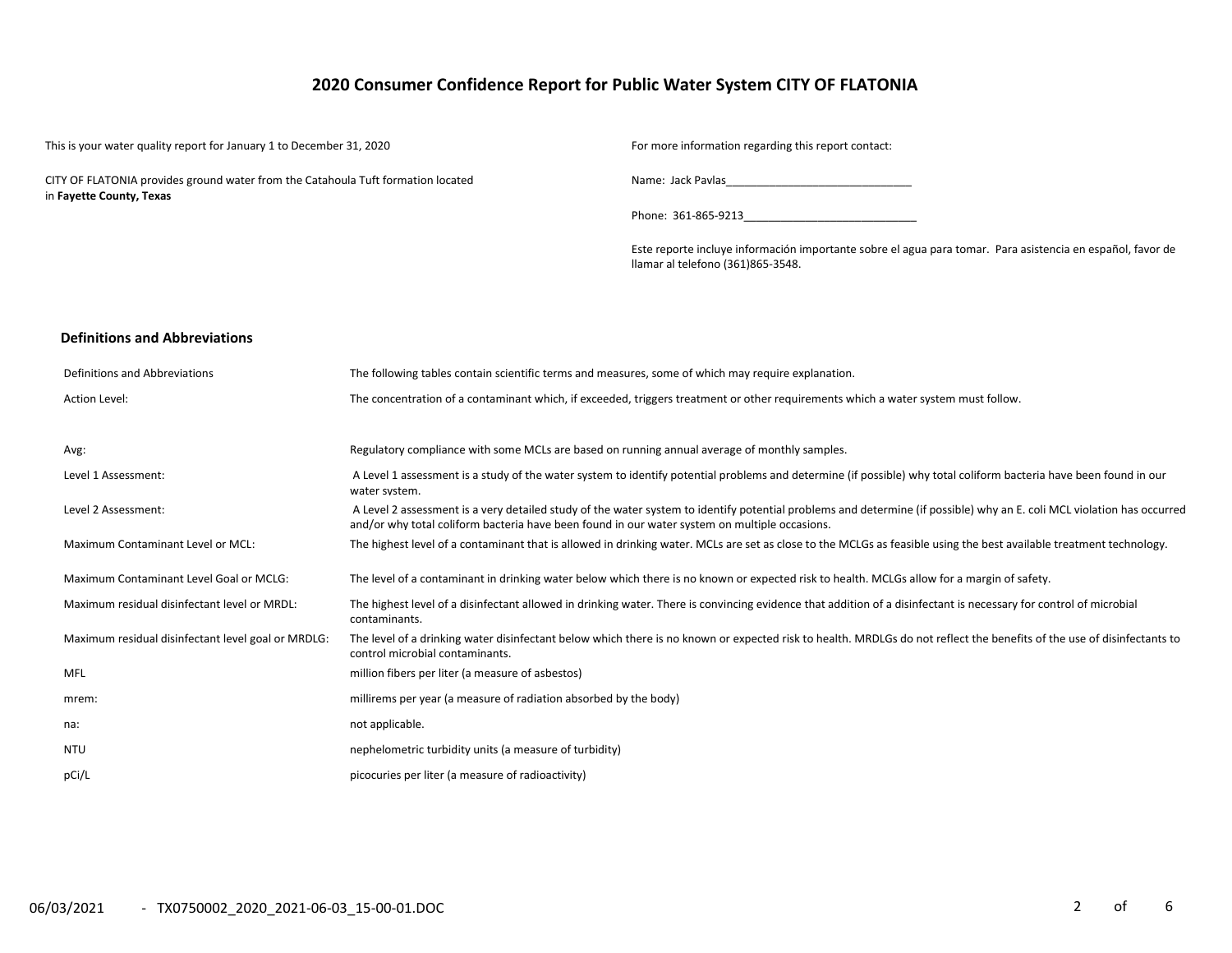### **Definitions and Abbreviations**

| ppb:                       | micrograms per liter or parts per billion                                           |
|----------------------------|-------------------------------------------------------------------------------------|
| ppm:                       | milligrams per liter or parts per million                                           |
| ppq                        | parts per quadrillion, or picograms per liter (pg/L)                                |
| ppt                        | parts per trillion, or nanograms per liter (ng/L)                                   |
| Treatment Technique or TT: | A required process intended to reduce the level of a contaminant in drinking water. |

### **Information about your Drinking Water**

The sources of drinking water (both tap water and bottled water) include rivers, lakes, streams, ponds, reservoirs, springs, and wells. As water travels over the surface of the land or through the ground, it dissolves naturally-occurring minerals and, in some cases, radioactive material, and can pick up substances resulting from the presence of animals or from human activity.

Drinking water, including bottled water, may reasonably be expected to contain at least small amounts of some contaminants. The presence of contaminants does not necessarily indicate that water poses a health risk. More information about contaminants and potential health effects can be obtained by calling the EPAs Safe Drinking Water Hotline at (800) 426-4791.

Contaminants that may be present in source water include:

- Microbial contaminants, such as viruses and bacteria, which may come from sewage treatment plants, septic systems, agricultural livestock operations, and wildlife.

- Inorganic contaminants, such as salts and metals, which can be naturally-occurring or result from urban storm water runoff, industrial or domestic wastewater discharges, oil and gas production, mining, or farming.

- Pesticides and herbicides, which may come from a variety of sources such as agriculture, urban storm water runoff, and residential uses.

- Organic chemical contaminants, including synthetic and volatile organic chemicals, which are by-products of industrial processes and petroleum production, and can also come from gas stations, urban storm water runoff, and septic systems.

- Radioactive contaminants, which can be naturally-occurring or be the result of oil and gas production and mining activities.

In order to ensure that tap water is safe to drink, EPA prescribes regulations which limit the amount of certain contaminants in water provided by public water systems. FDA regulations establish limits for contaminants in bottled water which must provide the same protection for public health.

Contaminants may be found in drinking water that may cause taste, color, or odor problems. These types of problems are not necessarily causes for health concerns. For more information on taste, odor, or color of drinking water, please contact the system's business office.

You may be more vulnerable than the general population to certain microbial contaminants, such as Cryptosporidium, in drinking water. Infants, some elderly, or immunocompromised persons such as those undergoing chemotherapy for cancer; persons who have undergone organ transplants; those who are undergoing treatment with steroids; and people with HIV/AIDS or other immune system disorders, can be particularly at risk from infections. You should seek advice about drinking water from your physician or health care providers. Additional guidelines on appropriate means to lessen the risk of infection by Cryptosporidium are available from the Safe Drinking Water Hotline (800-426-4791).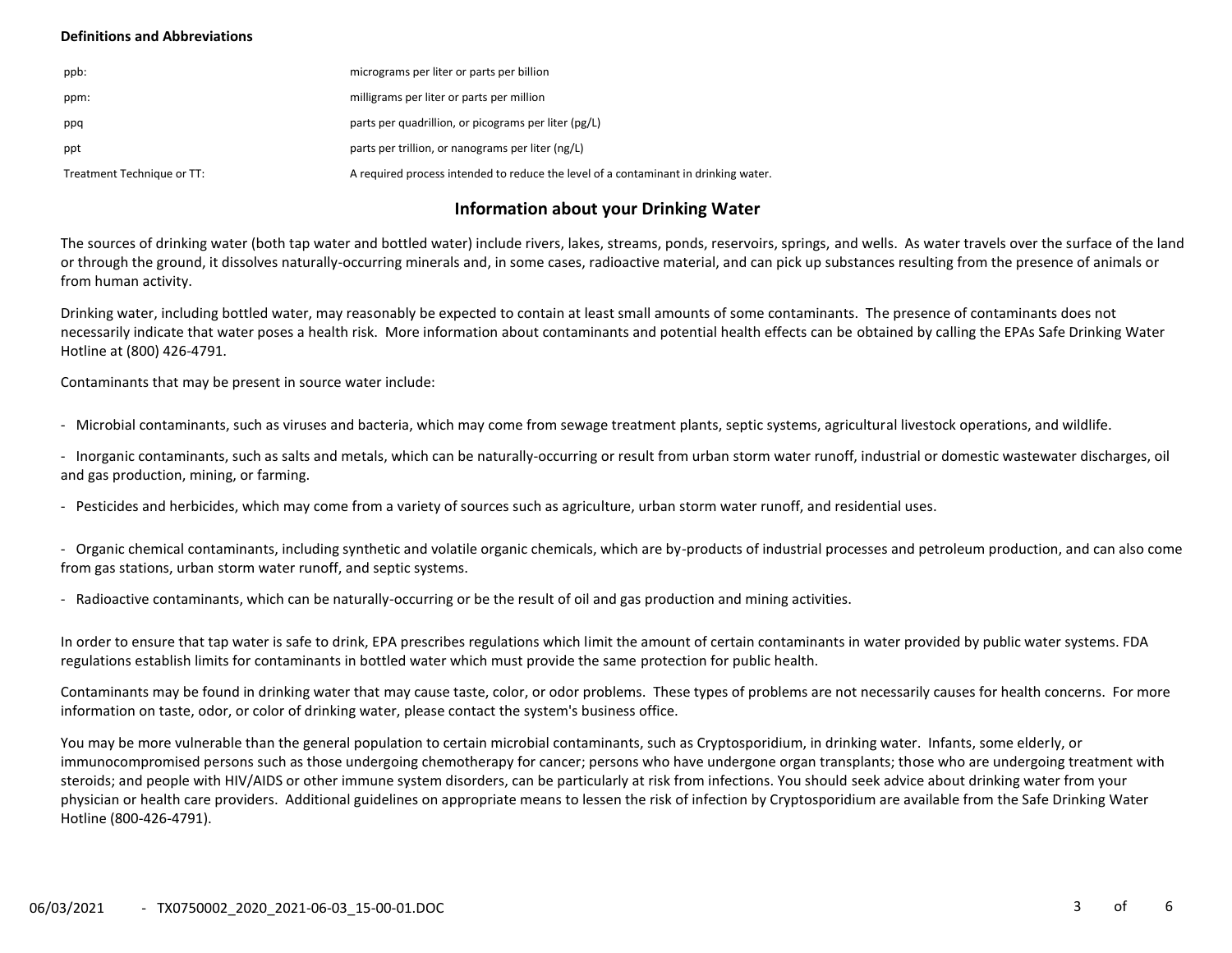If present, elevated levels of lead can cause serious health problems, especially for pregnant women and young children. Lead in drinking water is primarily from materials and components associated with service lines and home plumbing. We are responsible for providing high quality drinking water, but we cannot control the variety of materials used in plumbing components. When your water has been sitting for several hours, you can minimize the potential for lead exposure by flushing your tap for 30 seconds to 2 minutes before using water for drinking or cooking. If you are concerned about lead in your water, you may wish to have your water tested. Information on lead in drinking water, testing methods, and steps you can take to minimize exposure is available from the Safe Drinking Water Hotline or at http://www.epa.gov/safewater/lead.

#### **Information about Source Water**

TCEQ completed an assessment of your source water, and results indicate that some of our sources are susceptible to certain contaminants. The sampling requirements for your water system is based on this susceptibility and previous sample data. Any detections of these contaminants will be found in this Consumer Confidence Report. For more information on source water assessments and protection efforts at our system contact Kyle Koncaba at 361-865-9213

| Lead and Copper | Date Sampled | <b>MCLG</b> | <b>Action Level (AL)</b> | 90th Percentile | # Sites Over AL | <b>Units</b> | <b>Violation</b> | Likely Source of Contamination                                                                               |
|-----------------|--------------|-------------|--------------------------|-----------------|-----------------|--------------|------------------|--------------------------------------------------------------------------------------------------------------|
| <b>Copper</b>   | 2020         | ∸.          | 1.3                      | 0.322           |                 | ppm          | N                | Erosion of natural deposits; Leaching from wood<br>preservatives; Corrosion of household plumbing<br>cystams |

# **2020 Water Quality Test Results**

| Disinfection By-Products | <b>Collection Date</b> | <b>Highest Level</b><br><b>Detected</b> | Range of Individual<br><b>Samples</b> | <b>MCLG</b>              | <b>MCL</b> | <b>Units</b> | <b>Violation</b> | Likely Source of Contamination             |
|--------------------------|------------------------|-----------------------------------------|---------------------------------------|--------------------------|------------|--------------|------------------|--------------------------------------------|
| Haloacetic Acids (HAA5)  | 2020                   |                                         | $7.9 - 7.9$                           | No goal for the<br>total | 60         | ppb          |                  | By-product of drinking water disinfection. |

\*The value in the Highest Level or Average Detected column is the highest average of all HAA5 sample results collected at a location over a year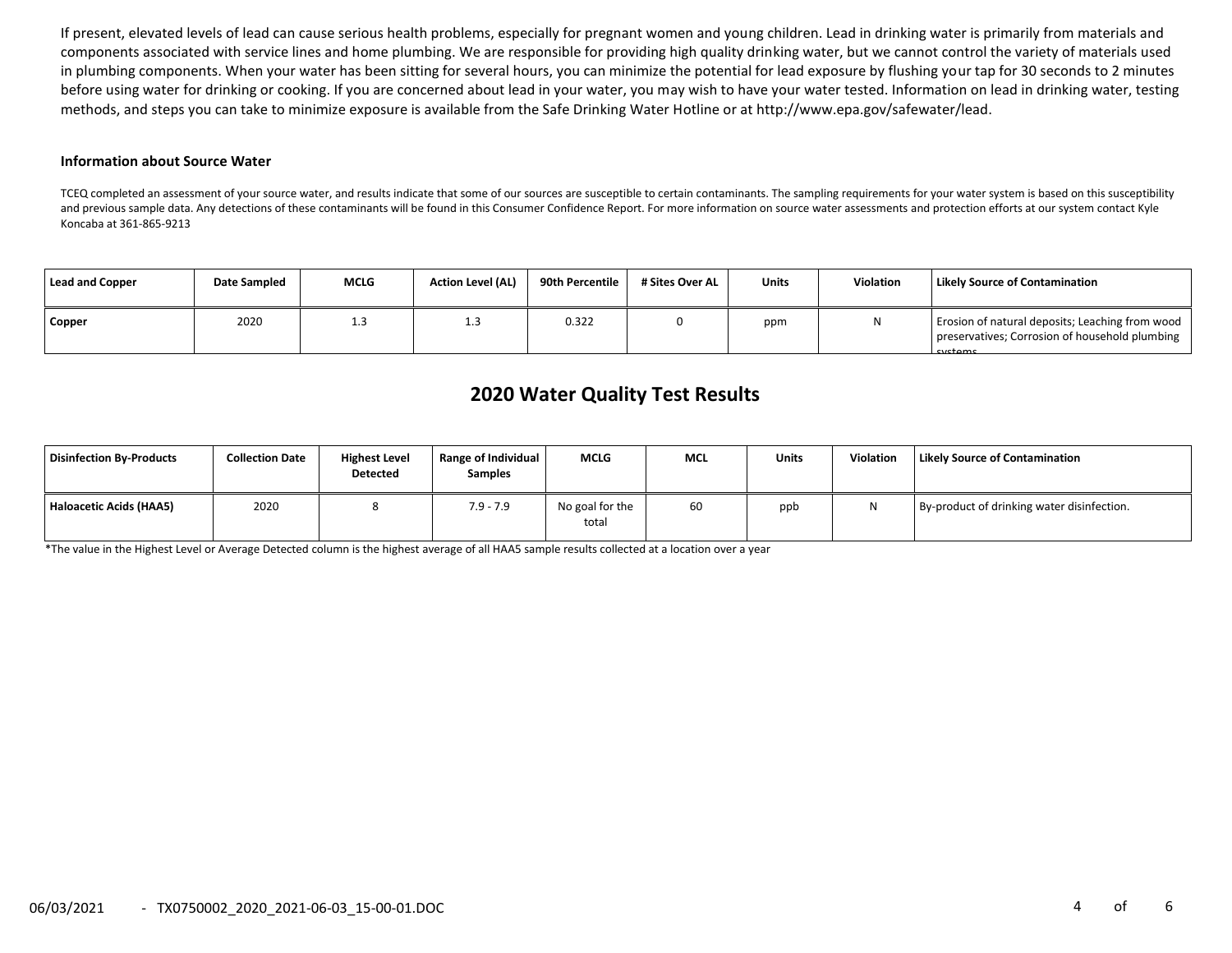| Total Trihalomethanes (TTHM) | 2020 | $33.4 - 33.4$ | $\sim$ $\sim$ $\sim$ $\sim$<br>No goal for the<br>total | 80 | ppb | By-product of drinking water disinfection. |
|------------------------------|------|---------------|---------------------------------------------------------|----|-----|--------------------------------------------|
|                              |      |               |                                                         |    |     |                                            |

\*The value in the Highest Level or Average Detected column is the highest average of all TTHM sample results collected at a location over a year

| Inorganic Contaminants | <b>Collection Date</b> | <b>Highest Level</b><br><b>Detected</b> | <b>Range of Individual</b><br>Samples | <b>MCLG</b> | <b>MCL</b> | <b>Units</b> | Violation | <b>Likely Source of Contamination</b>                                                                      |
|------------------------|------------------------|-----------------------------------------|---------------------------------------|-------------|------------|--------------|-----------|------------------------------------------------------------------------------------------------------------|
| Arsenic                | 2020                   |                                         | $0 - 6.1$                             |             |            | ppb          |           | Erosion of natural deposits; Runoff from orchards;<br>Runoff from glass and electronics production wastes. |

While your drinking water meets EPA standards for arsenic, it does contain low levels of arsenic. EPAs standard balances the current understanding of arsenics possible health effects against the costs of removing arsenic f drinking water. EPA continues to research the health effects of low levels of arsenic, which is a mineral known to cause cancer in humans at high concentrations and is linked to other health effects such as skin damage and circulatory problems.

| Barium          | 2020 | 0.0875 | $0.0385 - 0.0875$ |    |     | ppm |    | Discharge of drilling wastes; Discharge from metal<br>refineries; Erosion of natural deposits.                                   |
|-----------------|------|--------|-------------------|----|-----|-----|----|----------------------------------------------------------------------------------------------------------------------------------|
| <b>Fluoride</b> | 2020 | 0.53   | $0.41 - 0.53$     |    | 4.0 | ppm | ΙV | Erosion of natural deposits; Water additive which<br>promotes strong teeth; Discharge from fertilizer and<br>aluminum factories. |
| Selenium        | 2020 | 6.2    | $3.3 - 6.2$       | 50 | 50  | ppb |    | Discharge from petroleum and metal refineries;<br>Erosion of natural deposits; Discharge from mines.                             |

| Radioactive Contaminants | <b>Collection Date</b> | <b>Highest Level</b><br><b>Detected</b> | Range of Individual<br>Samples | <b>MCLG</b> | <b>MCL</b> | <b>Units</b> | Violation | <b>Likely Source of Contamination</b>   |
|--------------------------|------------------------|-----------------------------------------|--------------------------------|-------------|------------|--------------|-----------|-----------------------------------------|
| Beta/photon emitters     | 06/13/2019             | 6.2                                     | $6.2 - 6.2$                    |             | 50         | pCi/L*       | N         | Decay of natural and man-made deposits. |

\*EPA considers 50 pCi/L to be the level of concern for beta particles.

| Combined Radium 226/228                      | 06/13/2019 | 2.74 | $2.74 - 2.74$ | 0 |    | pCi/L | N | Erosion of natural deposits. |
|----------------------------------------------|------------|------|---------------|---|----|-------|---|------------------------------|
| Gross alpha excluding radon<br>l and uranium | 06/13/2019 |      | $6 - 6$       | 0 | 15 | pCi/L | N | Erosion of natural deposits. |
| Uranium                                      | 06/13/2019 | 5.8  | $5.8 - 5.8$   | 0 | 30 | ug/l  | N | Erosion of natural deposits. |